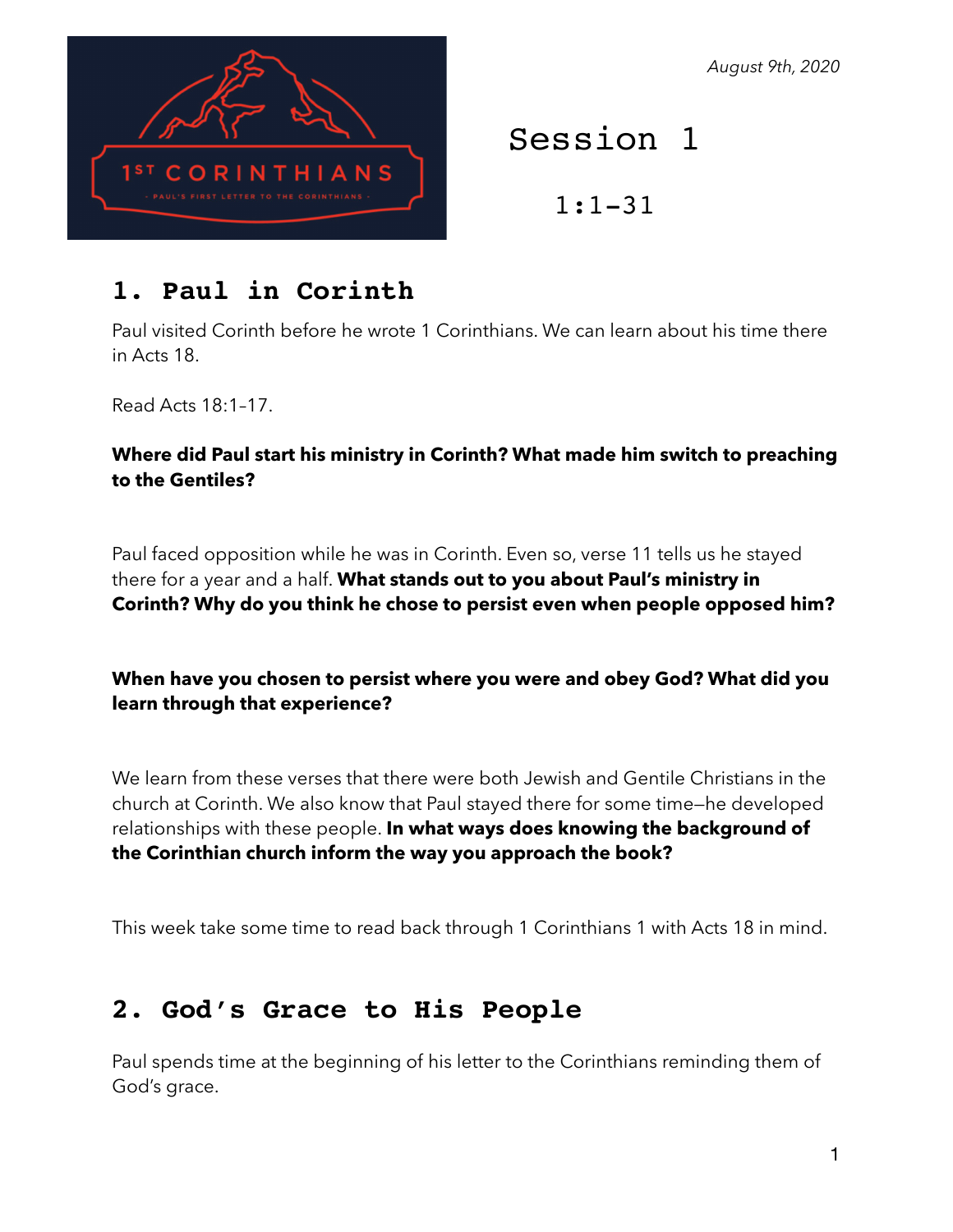Read 1 Corinthians 1:4–9.

### **Looking through these verses, what does he say the Corinthians have received as a result of God's grace?**

We talk about grace all the time in church circles, but it's always good to refresh ourselves on what grace is. **How would you define grace? What has God done to show us grace?**

God's given us much more than we deserve—we're part of his family, we have the Holy Spirit in us, we will live with God for eternity. **What are some examples of God's grace in your life?**

God's grace affects our entire life and it all begins with Jesus—his life, death, and resurrection. That's why Paul mentions Jesus nine times in just nine verses. And it's why Paul always talks about Jesus combined with the word "Christ." The word "Christ" is the Greek translation of the Hebrew word "Messiah," which means "anointed one."

When Paul writes "Christ," he's alluding to Jesus's ministry-his death and resurrection, and the salvation that comes through him. It's everything Jesus, the anointed one, did. Jesus—all that he's done and all of who he is—is evidence of God's grace in our lives. **What difference does it make in your life to recognize the grace you've received through and because of Jesus?**

Take a couple of minutes to write out a prayer of thanks to God—look at the one Paul wrote in verses 4–9 if you need inspiration. Thank him for his grace in your life. Thank him for Jesus.

### **3. Paul, Apollos, and Cephas**

One of the reasons Paul's writing to the Corinthians is to rebuke some of their behavior. We learn about one of the ways they're acting poorly in chapter 1.

Read 1 Corinthians 1:11–12.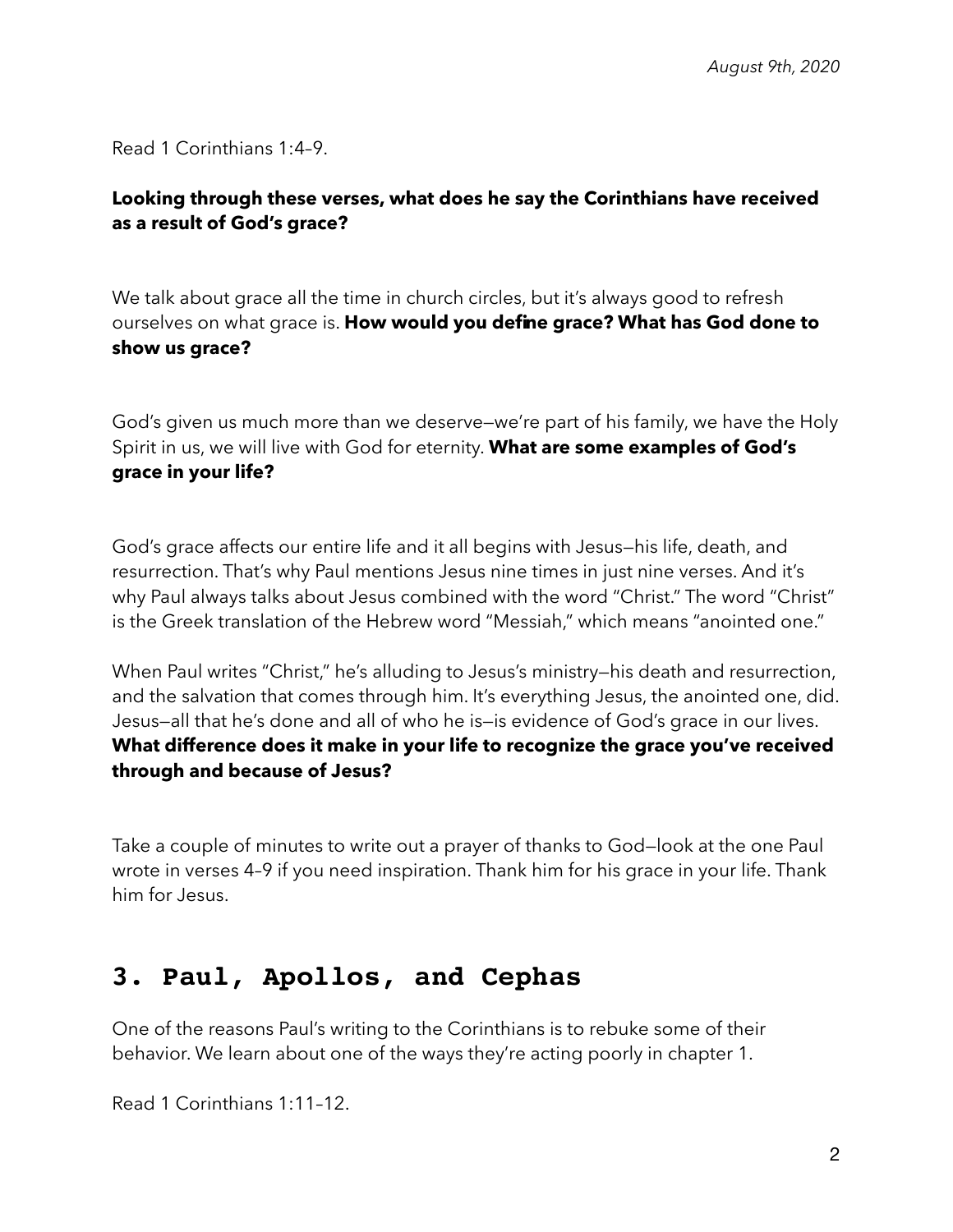### **What are the Corinthians fighting about?**

The Corinthians were dividing over their favorite leaders. Some followed Paul, others Apollos, Cephas (or Peter), and Jesus. They're playing a church version of, "My dad's stronger than your dad." It's causing division, and Paul's not happy about it. But who were these leaders? Let's take some time to learn more about them.

Read Acts 9:1–22; 18:24–28; Matthew 4:18–20.

### **What do these verses tell you about Paul, Apollos, and Peter? What are their backgrounds? What's appealing about them as leaders?**

Each of these leaders brought a lot to the table from radical conversions to knowing Jesus personally to being able to draw a crowd. But while leaders can help grow the church, people in Corinth have divided over which person they follow. **What are some practical ways we can fight against this kind of division in the church?**

Division of any kind can poison the church; it did in Corinth. We should be on the lookout for disunity and work against it. We are at our best when we're unified. **This week, what's one way you can pray for unity in your local church?**

## **4. Peek at the Greek: The "Folly" of the Cross**

Read 1 Corinthians 1:18.

#### **What's Paul saying about how Christians and non-Christians view the cross?**

It might shock us to read that the cross is "folly" in this verse. Paul uses the word *moria*, which means foolishness, folly, or silliness. In this verse, however, it's important to note that *moria* is directly related to "those who are perishing." In other words, the people who are perishing (those who do not know Jesus) think that the cross makes no sense—it's foolish.